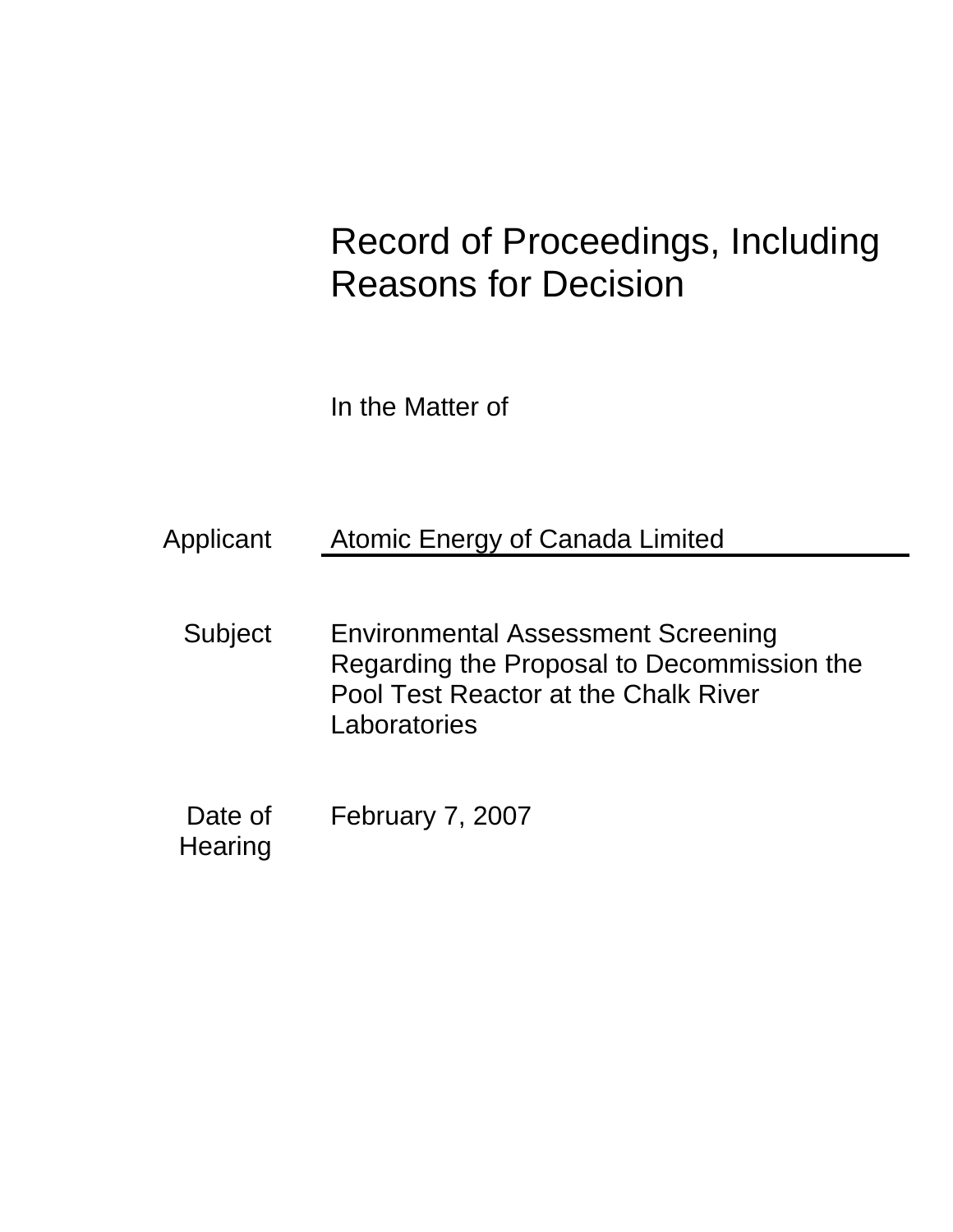## **RECORD OF PROCEEDINGS**

| Applicant:                                                  | Atomic Energy of Canada Limited                                                                                                       |
|-------------------------------------------------------------|---------------------------------------------------------------------------------------------------------------------------------------|
| Address/Location:                                           | Chalk River Laboratories, Chalk River, Ontario, K0J 1J0                                                                               |
| Purpose:                                                    | Environmental Assessment Screening regarding the proposal to<br>decommission the Pool Test Reactor at the Chalk River<br>Laboratories |
| Application received:                                       | January 3, 2007                                                                                                                       |
| $Date(s)$ of hearing:                                       | February 7, 2007                                                                                                                      |
| Location:                                                   | Canadian Nuclear Safety Commission (CNSC), 280 Slater St.,<br>14th. Floor, Ottawa, Ontario                                            |
| Members present:                                            | L.J. Keen, Chair<br>J.A. Dosman<br>M.J. McDill                                                                                        |
| Secretary:<br><b>Recording Secretary:</b><br>Legal Counsel: | M.A. Leblanc<br>M. Young<br>J. Lavoie                                                                                                 |

| <b>Applicant Represented By</b>                                       | <b>Document Number</b> |
|-----------------------------------------------------------------------|------------------------|
| • B. Lange, Senior Director of Decommissioning and Waste              |                        |
| Management                                                            |                        |
| • S. Kenny, Acting Director of Waste Management and                   |                        |
| <b>Decommissioning Operations</b>                                     |                        |
| • M. Klukas, Section Head for the Environmental Assessment Section at |                        |
| <b>Chalk River</b>                                                    |                        |
| <b>CNSC</b> staff                                                     |                        |
| $\bullet$ C. Taylor                                                   | CMD 07-H102.A          |
| • M. Santini                                                          | <b>CMD 07-H102</b>     |
| $\bullet$ K. Francis                                                  |                        |

**Date of Decision:** February 7, 2007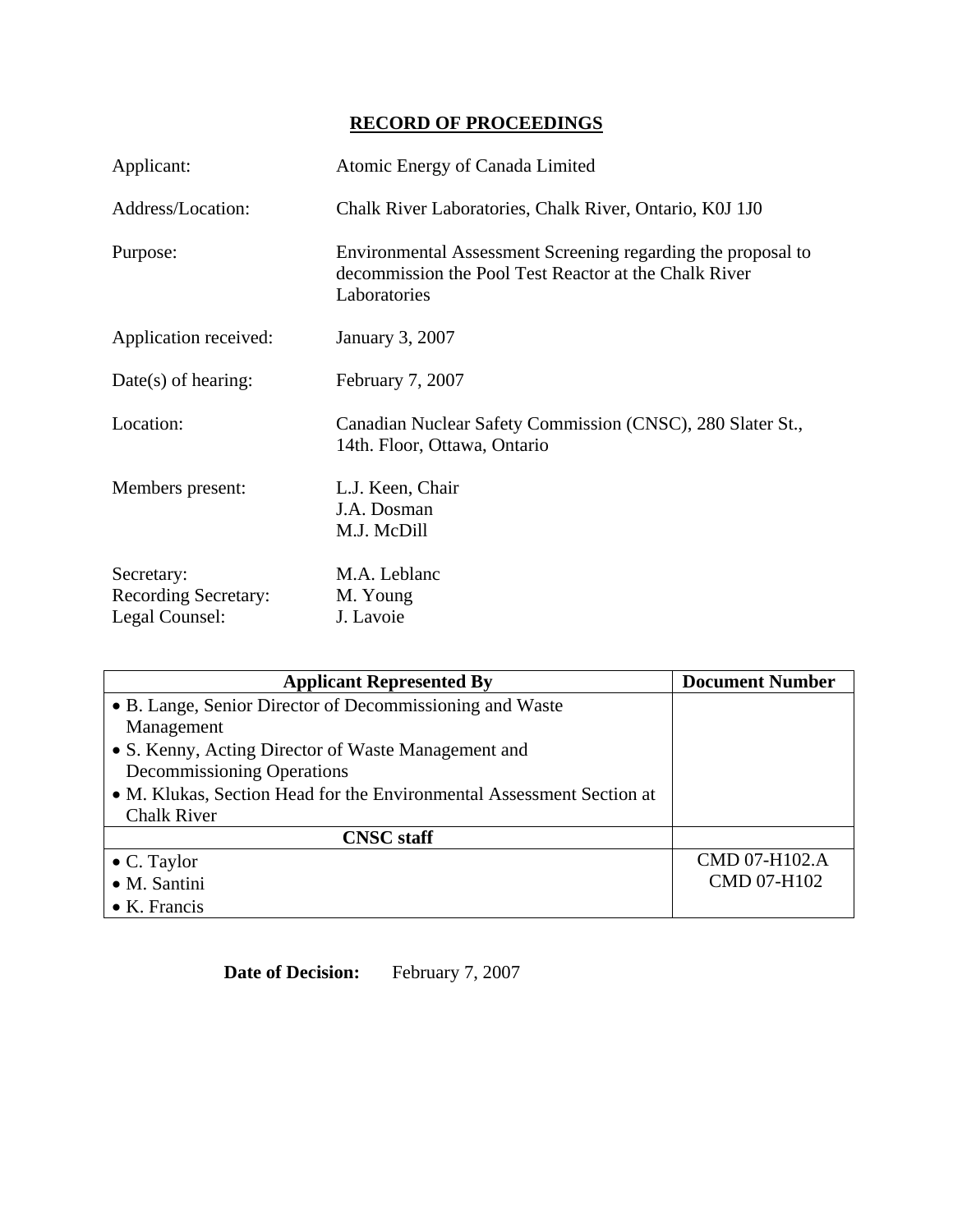### **Table of Contents**

| Conclusions on the Likelihood and Significance of Adverse Environmental Effects  8 |  |
|------------------------------------------------------------------------------------|--|
|                                                                                    |  |
|                                                                                    |  |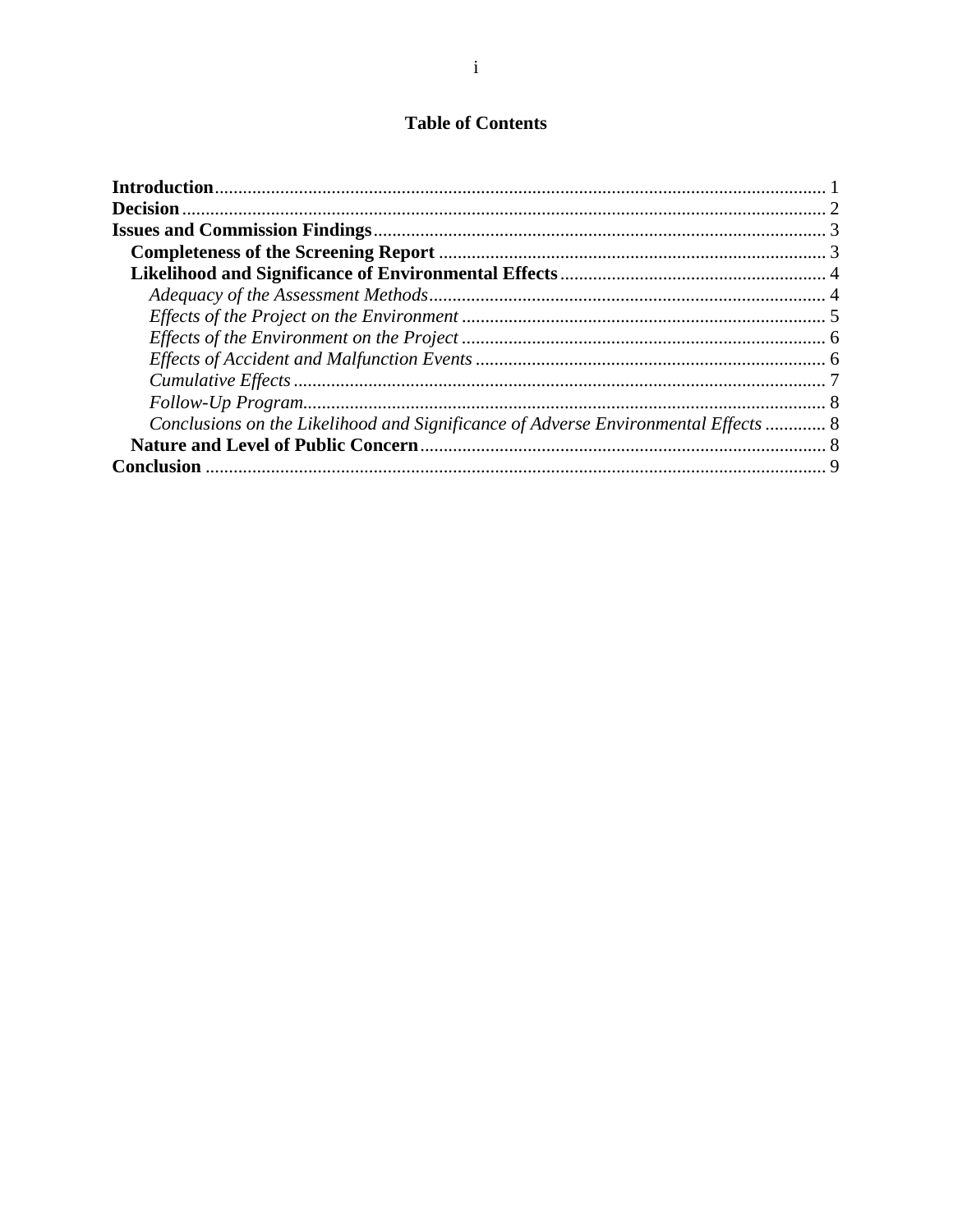#### **Introduction**

- 1. Atomic Energy of Canada Limited (AECL) has applied to the Canadian Nuclear Safety Commission  $\rm (CNSC<sup>1</sup>)$  to seek approval for the decommissioning of the Pool Test Reactor at the Chalk River Laboratories (CRL), located in Chalk River, Ontario.
- 2. The authorization of this activity requires an amendment to AECL's Nuclear Research and Test Establishment Operating Licence, NRTEOL-01.00/2011, pursuant to subsection 24(2) of the *Nuclear Safety and Control Act*<sup>2</sup> (NSCA).
- 3. Before the Commission can decide on the proposed licence amendment, the Commission must, in accordance with the requirements of the *Canadian Environmental Assessment Act*<sup>3</sup> (CEAA), make a decision on an Environmental Assessment (EA) screening of the proposal. The Commission and Natural Resources Canada (NRCan) are the responsible authorities for the EA.
- 4. The EA Guidelines were approved by a Designated Officer on July 26, 2005. The EA Guidelines were used in delegating the conduct of technical studies for the screening of this project to AECL, pursuant to section 17 of the CEAA. AECL provided the technical studies which underwent a review by experts at the CNSC and other relevant government departments. The resulting EA Study Report was then used by CNSC staff for the preparation of the draft EA Screening Report (Screening Report). Stakeholders, including the federal authorities, were provided an opportunity to review the draft Screening Report prior to its finalization and submission to the Commission for this hearing and decision.
- 5. This *Record of Proceedings* describes the Commission's consideration of the Screening Report and its reasons for decisions on the results. The Screening Report of AECL's proposal to decommission the Pool Test Reactor at the CRL site is attached as an appendix to CMD 07-H102.

#### Issues

- 6. In considering the Screening Report, the Commission was required to decide:
	- a) whether the Screening Report is complete; that is, whether all of the factors and instructions set out in the approved EA Guidelines and subsection 16(1) of the CEAA were adequately addressed;
	- b) whether the project, taking into account the mitigation measures identified in the Screening Report, is likely to cause significant adverse environmental effects;

<sup>1</sup> <sup>1</sup> In this *Record of Proceedings*, the *Canadian Nuclear Safety Commission* is referred to as the "CNSC" when referring to the organization and its staff in general, and as the "Commission" when referring to the tribunal component.

 $2^2$  S.C. 1997, c. 9

 $3$  S.C. 1992, c. 37.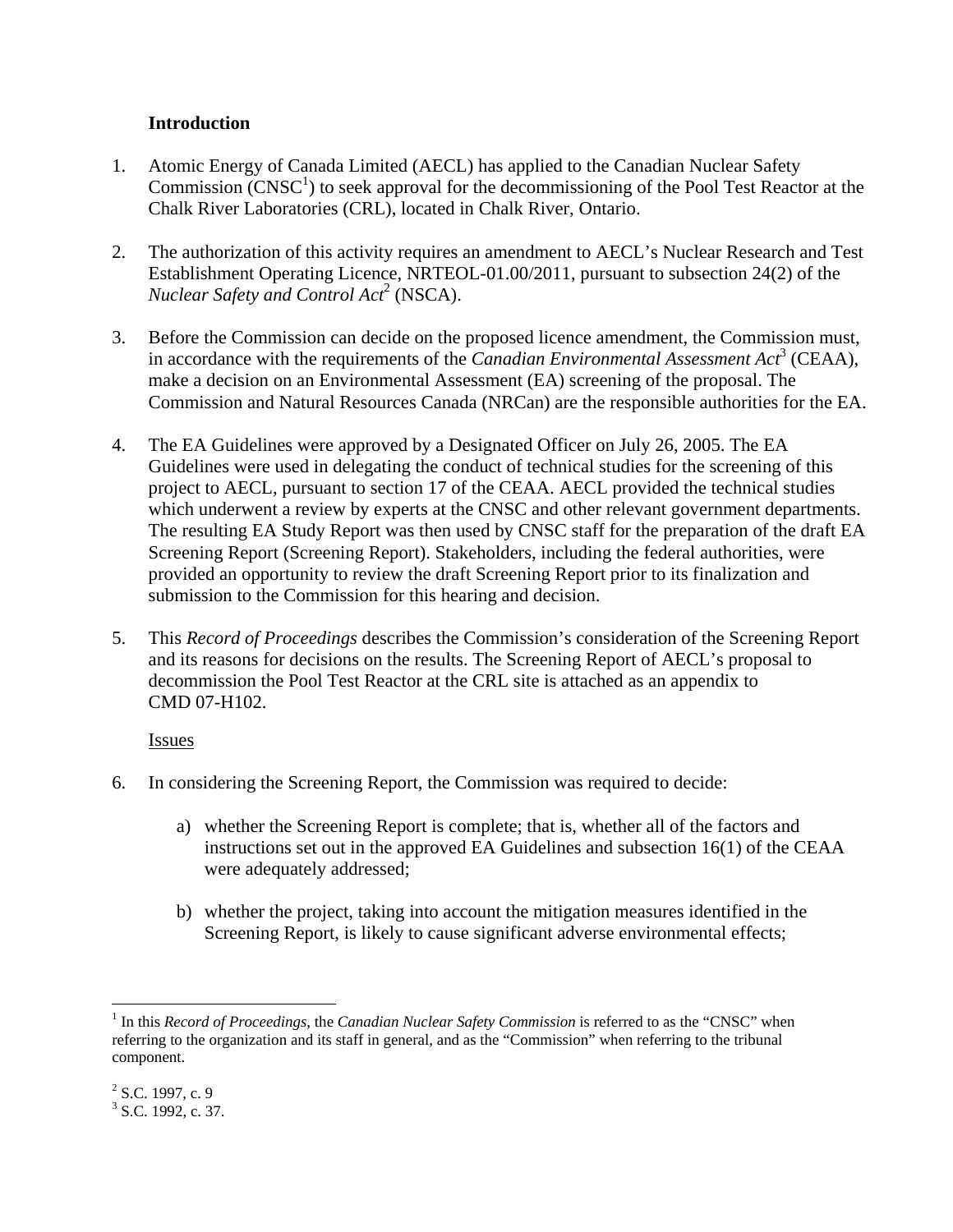- c) whether the project must be referred to the federal Minister of the Environment for referral to a review panel or mediator, pursuant to paragraph  $20(1)(c)$  of the CEAA; and
- d) whether the Commission will proceed with its consideration of an application for a licence under the *Nuclear Safety and Control Act*, consistent with paragraph 20(1)(a) of the CEAA.

#### **Hearing**

- 7. Pursuant to section 22 of the NSCA, the President of the Commission established a Panel of the Commission to hear this matter.
- 8. The Panel of the Commission (hereafter referred to as the Commission), in making its decision, considered information presented for a hearing held on February 7, 2007 in Ottawa, Ontario. During the hearing, the Commission received a written submission and an oral presentation from CNSC staff (CMD 07-H102 and CMD 07-H102.A). Representatives from AECL were present via videoconference.

#### **Decision**

- 9. Based on its consideration of the matter, as described in more detail in this *Record of Proceedings,* the Commission decides that:
	- a) the Environmental Assessment Screening Report appended to CMD 07-H102 is complete; that is, the scope of the project and assessment were appropriately determined in accordance with section 15 and 16 of the *Canadian Environmental Assessment Act*, and all of the required assessment factors were addressed during the assessment;
	- b) the project, taking into account the mitigation measures identified in the Environmental Assessment Screening Report, is not likely to cause significant adverse environmental effects;
	- c) it will not refer the project to the federal Minister of the Environment for his referral to a federal Environment Assessment review panel or mediator;
	- d) it will proceed to consider the application for licence amendment under the provisions of the *Nuclear Safety and Control Act*, consistent with paragraph 20(1)(a) of the *Canadian Environmental Assessment Act*.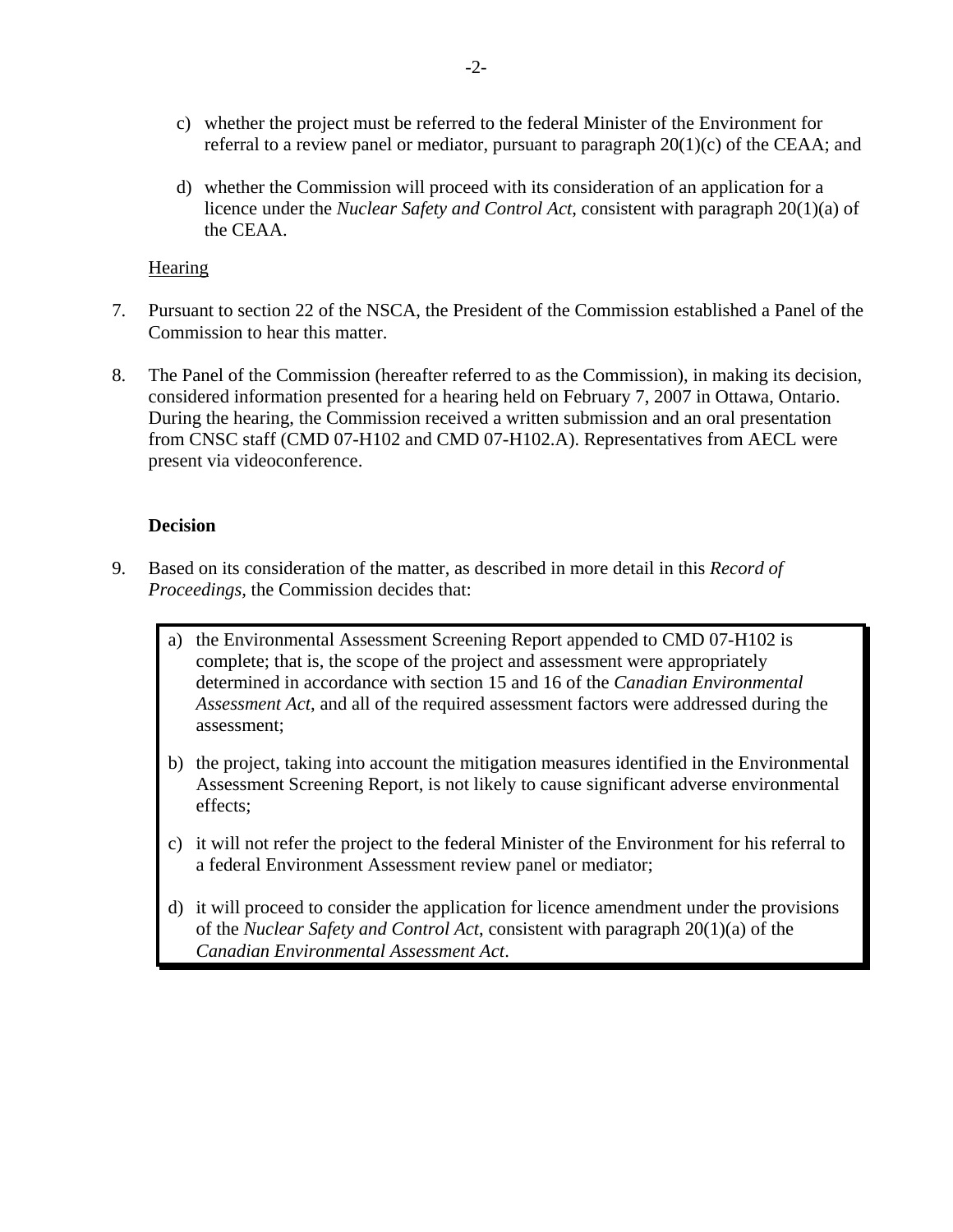#### **Issues and Commission Findings**

10. The findings of the Commission are based on the Commission's consideration of all the information and submission available for reference on the record for the hearing.

#### **Completeness of the Screening Report**

- 11. In its consideration of the completeness of the Screening Report, the Commission considered whether the assessment had adequately addressed an appropriately defined scope of project and assessment factors.
- 12. CNSC staff stated that the Screening Report contained information on the full scope of the project and for all of the factors required for a screening EA under section 16 of the CEAA and as set out in the EA Guidelines.
- 13. CNSC staff further reported that the following expert federal authorities were notified of the project pursuant to the CEAA *Regulations Respecting the Coordination by Federal Authorities of Environmental Assessment Procedures and Requirements*<sup>4</sup> : NRCan, Health Canada, Environment Canada, Fisheries and Oceans Canada (DFO), and Indian and Northern Affairs Canada (INAC). CNSC staff noted that these federal authorities were provided with the opportunity to participate in the preparation of the draft EA Guidelines and the draft EA Screening Report, and comments were received from Health Canada, Environment Canada, and INAC.
- 14. CNSC staff further discussed NRCan's status as a RA for the project. CNSC staff stated that NRCan initiated the Nuclear Legacy and Liabilities Program (NLLP) where it will be actively involved in overseeing and making decisions on the planning, implementation, reporting and administration of the project, as well as funding the work completed. CNSC staff stated that this gives rise to the funding trigger under section 5 of the CEAA. CNSC staff noted that NRCan was provided with the draft EA Guidelines for review and no comments were received. Further to NRCan's involvement with the EA, CNSC staff explained that each federal RA is responsible for making its own decision on the EA screening report, and NRCan will use the screening report prepared by CNSC staff.
- 15. CNSC staff stated that the Ontario Ministry of the Environment was also provided with the opportunity to participate in the preparation of the draft EA Guidelines and the draft EA Screening Report. The Ontario Ministry of the Environment determined that there are no provincial environmental assessment requirements under the *Ontario Environmental*  Assessment Act<sup>5</sup> for this project.

 $4$  S.O.R./97-181.

 $<sup>5</sup>$  R.S.O. 1990, c. E.18.</sup>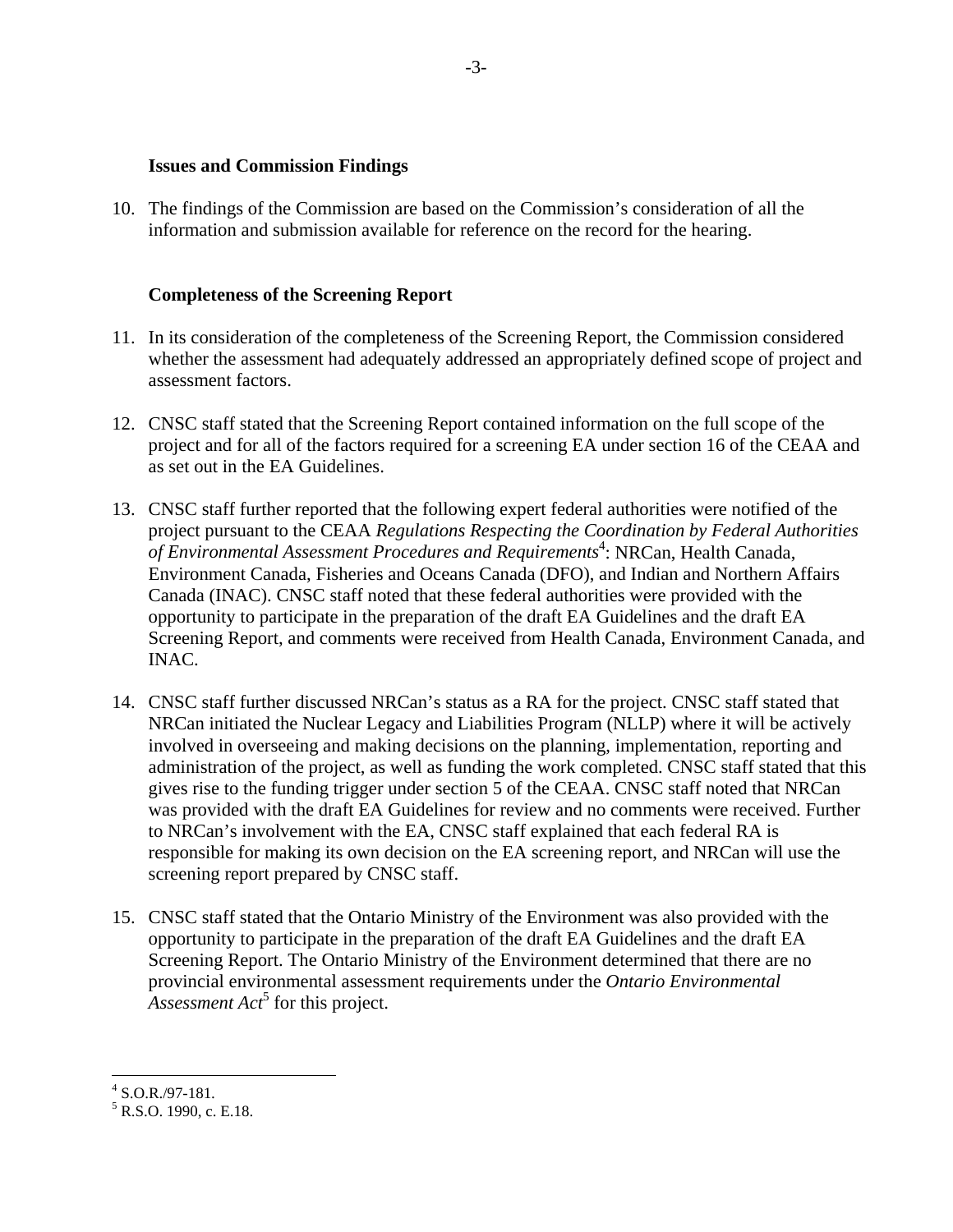- 16. In addition to the federal and provincial government, other stakeholders were provided with the opportunity to comment on the EA Guidelines. CNSC staff noted that comments were received from the Sierra Club of Canada.
- 17. Based on the Commission's review of the EA Guidelines and Screening Report, the Commission concludes that the scope of the project and the scope of the factors for the assessment are appropriate and that all of the required factors were addressed during the assessment.
- 18. The Commission also concludes that the EA Screening Report is complete and compliant with the requirements of the CEAA.

#### **Likelihood and Significance of Environmental Effects**

19. This section contains the Commission's findings with respect to whether the project is likely to cause significant adverse environmental effects, taking into account the identified mitigation measures.

#### *Adequacy of the Assessment Methods*

- 20. In its submission, CNSC staff outlined the methodology used in the assessment of the direct and indirect effects of the project on the environment. CNSC staff noted that the assessment of likely effects of the project on the environment was carried out in a step-wise manner, and considered activities related to the normal operations and the effects of probable malfunctions and accidents.
- 21. CNSC staff explained that the assessment of likely effects of the project on the environment was conducted in the following manner:
	- establish study boundaries and criteria for the assessment;
	- identify Valued Ecosystem Components (VECs);
	- identify potential interactions between the project activities and the existing environment;
	- determine which chemical constituents, radionuclides or trace elements may be released as a consequence of the project and require assessment;
	- examine potential adverse effects and identify likely direct or indirect effects on the environment, including the VECs;
	- identify mitigation measures for adverse effects where feasible and determine any residual adverse effects, including cumulative effects, that would remain after mitigation; and
	- assess the significance of any residual adverse effects.
- 22. Based on its review of the Screening Report and the above information, the Commission concludes that the EA methods were acceptable and appropriate.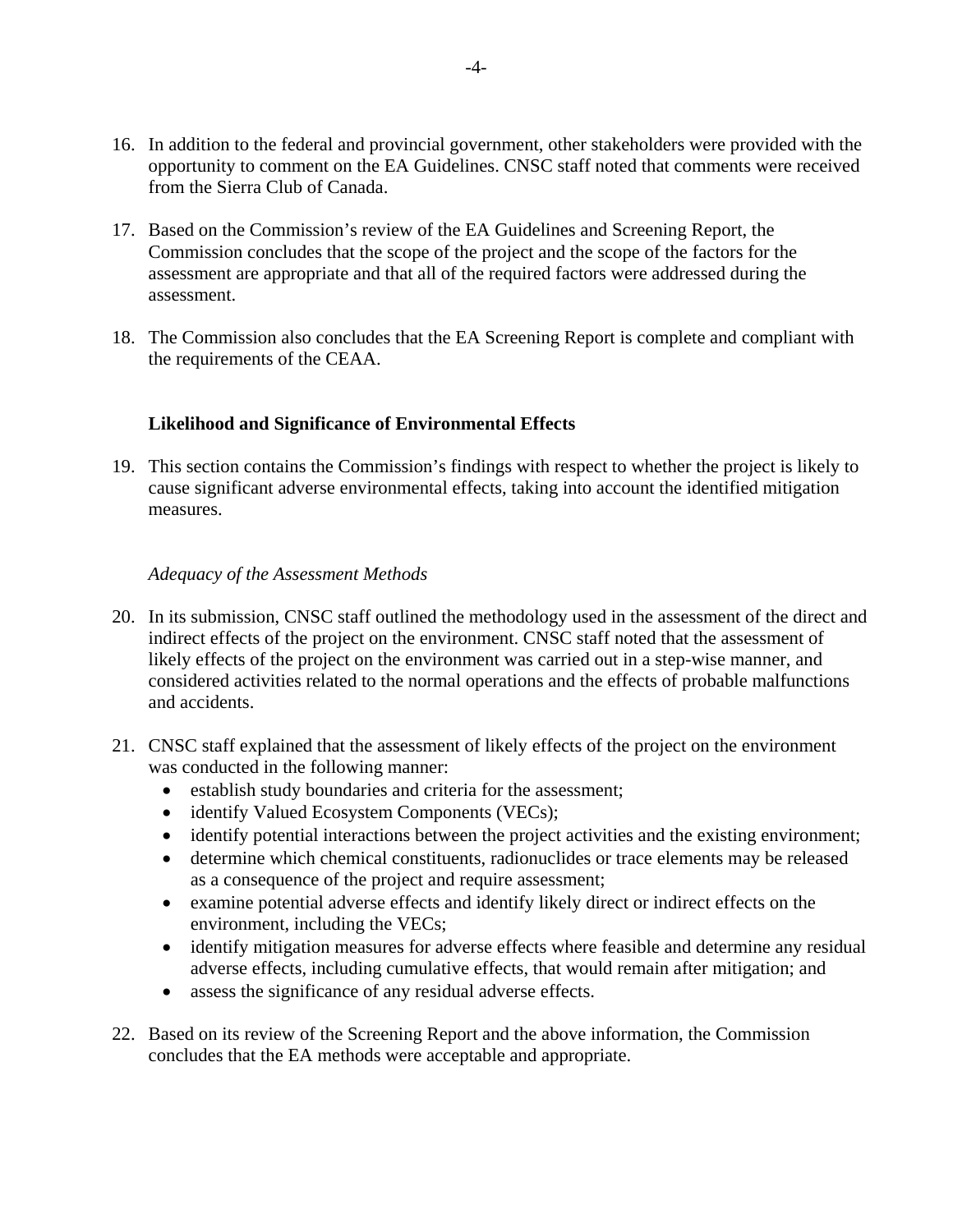#### *Effects of the Project on the Environment*

- 23. CNSC staff reported that there were several project activities expected to result in likely significant measurable effects requiring the consideration of mitigation measures, including:
	- removing the Pool Test Reactor systems, components and support structures;
	- draining the pool; and
	- removing the pool's water supply and purification system.
- 24. CNSC staff stated that these activities could result in conventional safety hazards, worker radiation doses, and surface water quality deterioration. CNSC staff noted that the full characterization of the radiation hazards will be completed after the water is removed from the pool, which will allow the segregation of the active waste from the inactive waste. CNSC staff stated that it is expected that the project will generate less than 1 cubic metre  $(m<sup>3</sup>)$  of low-level radioactive wastes (LLRW) and an estimated  $8 \text{ m}^3$  of nominally clean materials (materials that have not come into contact with radioactive contaminants).
- 25. CNSC staff stated that proposed mitigation measures to reduce or eliminate the expected adverse effects include:
	- discharge to the Sewage Treatment plant at 50  $\text{m}^3/\text{day}$  if the acceptance criteria for the water quality in the storm sewer is not met;
	- scaffolding and fall protection within the empty pool; and, if required,
	- radiological rezoning of the area and standard operational control measures.
- 26. The Commission sought further information about the acceptance criteria for the water quality in the storm sewer. AECL responded that the criteria being used are comparable to storm drain guidelines. AECL explained that those guidelines are based on two documents: the Ontario Ministry of the Environment Model Sewer Use Bylaw and the *Ontario Drinking Water*  Standards<sup>6</sup>. AECL stated that the levels of all contaminants in the pool test reactor water are substantially below the storm drain guidelines.
- 27. The Commission inquired about the tritium levels in the pool. AECL responded that the current levels are approximately 1,800 Becquerels per litre (Bq/L), while the drinking water standard is 7,000 Bq/L. CNSC staff commented that, based on its assessment, the tritium levels do not pose a risk to the environment.
- 28. The Commission asked if it would be possible to remove the tritium from the water onsite as opposed to disposing it in the river. CNSC staff responded that the removal of tritium from light water is a very difficult process and the technologies are not reasonably or readily available for that. AECL added that this release of tritium will not have an adverse affect on the environment.
- 29. The Commission sought assurance that the reinforced concrete walls will be monitored as the pool is drained. AECL responded that as the water level is lowered, the wall will be inspected for any structural failure. AECL stated that it will conduct radiological surveys of the exposed surface and check for leakage as well.

 $\overline{a}$  $6$  O. Reg. 169/03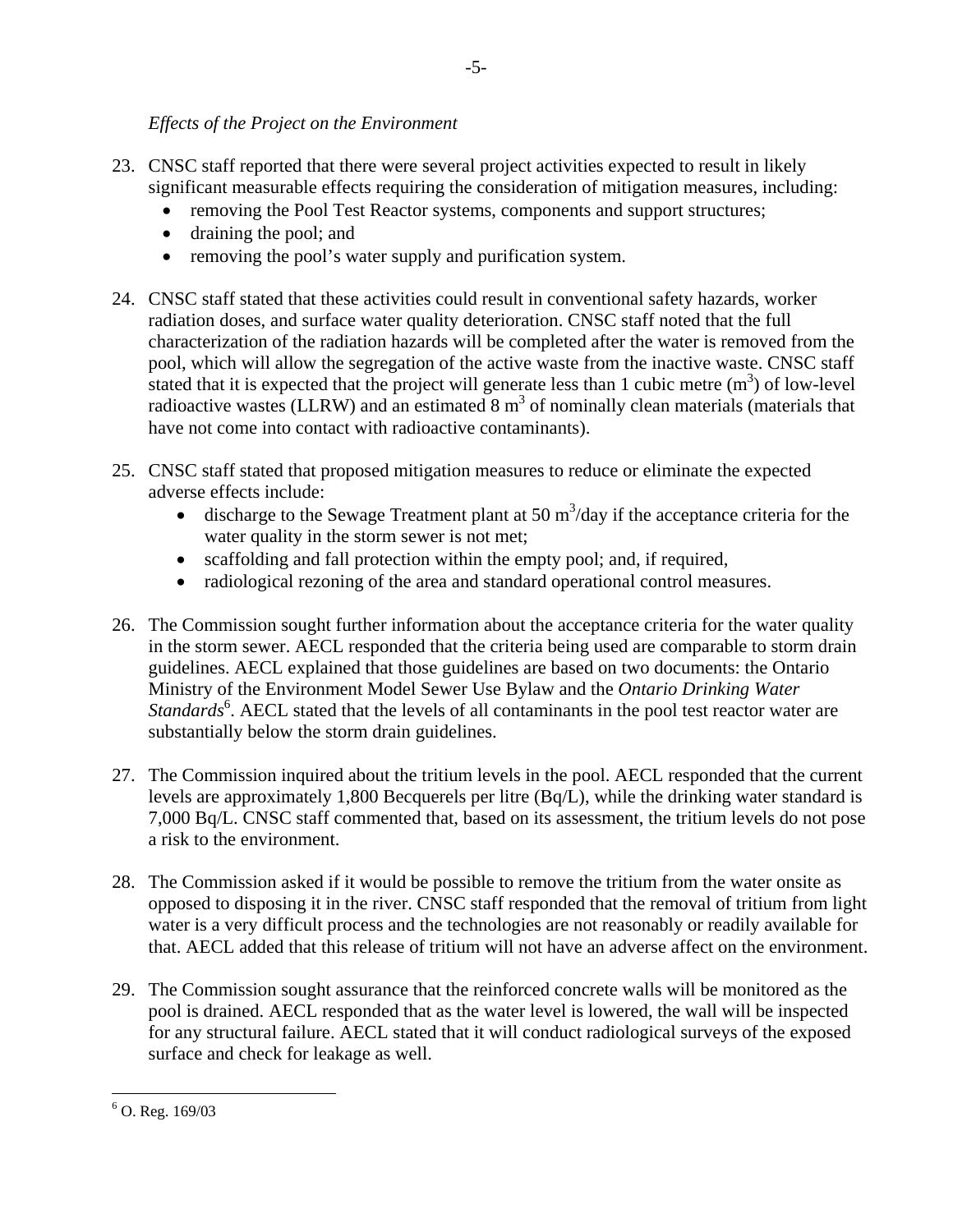- 30. The Commission asked if AECL has a protocol to protect the health and safety of the workers who will be involved in managing the  $1 \text{ m}^3$  of low-level radioactive waste. AECL responded that the project will have a waste management plan prepared as part of the execution of the actual project. AECL explained that the waste management plan will detail the exact fashion in which the waste will be handled.
- 31. Based on its review of the Screening Report and the above-noted information and considerations, the Commission concludes that the proposed project, taking into account the identified mitigation measures, is not likely to cause significant adverse environmental effects.

#### *Effects of the Environment on the Project*

- 32. Naturally occurring events that can produce extreme conditions affecting the performance of project activities are assessed in this section. CNSC staff stated that it considered several manners in which the environment could adversely affect the project, including flooding, external fire, earthquakes and extreme winds and tornadoes.
- 33. CNSC staff stated that these events are addressed in the CRL Emergency Preparedness Program and no additional mitigation measures are required. CNSC staff reported that such events are not likely to affect the project such that significant adverse environmental effects would result.
- 34. Based on the above information, the Commission concludes that the environment is not likely to cause adverse effects on the project.

#### *Effects of Accident and Malfunction Events*

- 35. CNSC staff stated that two types of accidents are considered of importance to the EA: internal events, such as fire and failure of liquid confinement systems, and loss of service events, such as loss of power, ventilation and heating. CNSC staff noted that a complete review of events, the probability of these events and mitigation measures will be provided in regulatory documents to be submitted by AECL to the CNSC as a part of the licensing process.
- 36. CNSC staff explained that, due to the minor nature of the project, the expected consequences of these events would also be minor. CNSC staff stated that the AECL Emergency Preparedness Program, building emergency procedures and the CRL Fire Protection Program address these types of events, and therefore, no additional contingencies are required.
- 37. The Commission expressed concern that the installation of a removable cover over the pool opening, with an allowable floor loading of at least 50 pounds per square foot, would not be sufficient to support a person. AECL explained that the pool opening is elevated off the floor on a three-foot concrete wall, and that the cover will prevent dirt and debris from falling into the pool. AECL assured the Commission that the dust cover will not be used for storage or office space.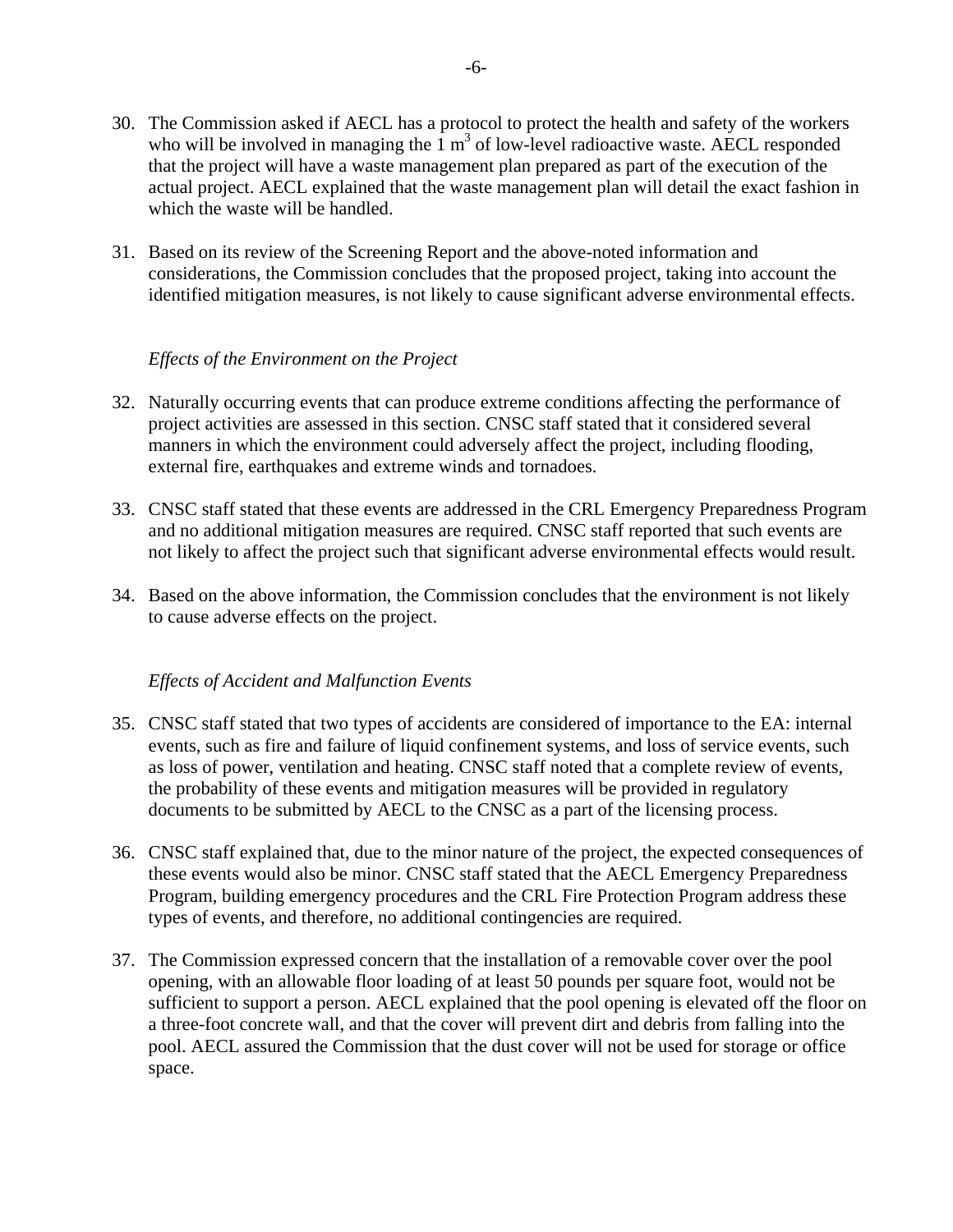- 38. CNSC staff stated that the conclusion of the overall assessment is that the project is not likely to cause significant adverse effects on the environment, including VECs, with the implementation of mitigation measures identified in the EA Screening Report.
- 39. Based on the above information and considerations, the Commission concludes that accident and malfunction events are not likely to cause adverse effects on the environment. The Commission notes that appropriate precautions should be taken to ensure that no person walks on the dust cover.

#### *Cumulative Effects*

- 40. With respect to the requirement to also examine cumulative effects, CNSC staff stated that cumulative effects can only occur for environmental components for which residual effects have been identified. In the EA Screening Report, CNSC staff detailed the process used to determine any cumulative effects. CNSC staff reported that no significant cumulative effects were identified for the project.
- 41. The Commission asked whether the environmental considerations for this project would have any impact on the other decommissioning projects being conducted at the CRL site. AECL responded that the activities within the Pool Test Reactor have no relationship or interaction with the work that was being done elsewhere at the CRL site.
- 42. The Commission asked if there are any particular considerations that will require increased attention due to the active use of the site for ongoing operations being concurrent with the project. AECL responded that additional implications due to the decommissioning process are not associated with site operations. AECL explained that although it is sometimes necessary to consider issues such as steam lines that run through the facility and have to be rerouted, in this particular case the Pool Test Reactor is essentially separated from the rest of the site facilities. AECL noted that the only exception is a water purification system located in the same room as the Pool Test Reactor, which, as a result of the proposed decommissioning, had to be separated from use within the Pool Test Reactor itself.
- 43. CNSC staff stated that because of the considerable number of activities at the CRL site, it will monitor all activities as part of the cumulative effects assessment. CNSC staff noted that, for future environmental assessments, it will endeavour to provide a context for other projects at the CRL site and how they fit within the overall plan for decommissioning.
- 44. Based on the information received, the Commission concludes that, taking into account the identified mitigation measures, significant adverse cumulative effects are not expected to occur as a result of the project. The Commission notes that it expects AECL to present the project as a whole, with respect to how it fits in the overall CRL operations and timeframes, at the licensing stage.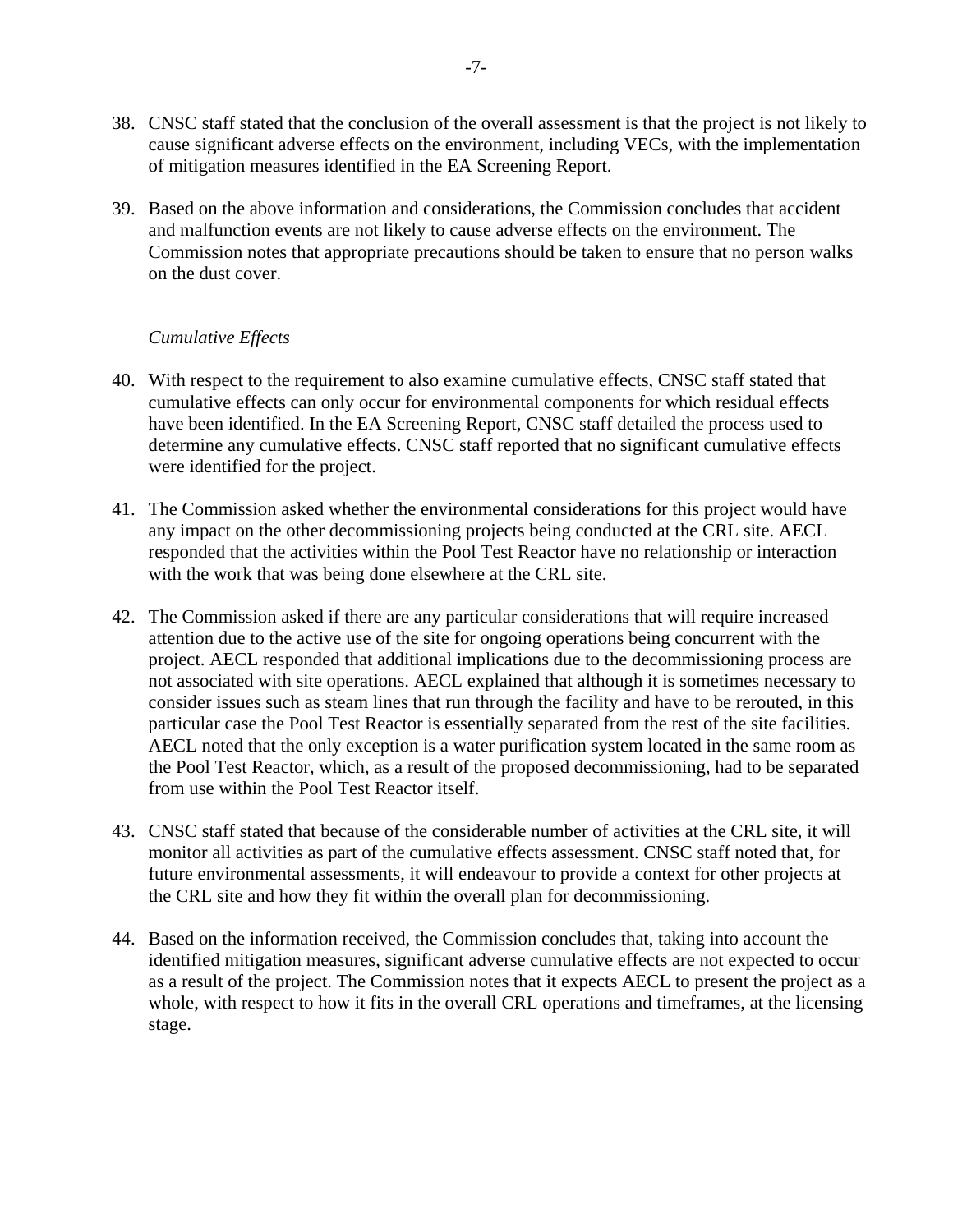#### *Follow-Up Program*

- 45. CNSC staff stated that if licensing approval is granted, the project will be monitored in accordance with CRL's Environmental Protection and Radiation Protection Programs. CNSC staff explained that these programs will serve to confirm that emissions are as predicted and that radiation dose to the workers remains well below regulatory limits. CNSC staff noted that due to the minor nature of the project, a separate follow-up project will not be required pursuant to the CEAA.
- 46. The Commission is satisfied that the CNSC licensing and compliance program responsible for ensuring the final design and implementation of the follow-up program will be adequate to verify and, if necessary, identify where additional mitigation measures may be required.

#### *Conclusions on the Likelihood and Significance of Adverse Environmental Effects*

- 47. Based on the considerations and reasons noted above, the Commission concludes that the proposed project is not likely to cause significant adverse environmental effects, taking into account the identified mitigation measures.
- 48. The Commission is also satisfied that the likelihood and significance of the effects have been identified with reasonable certainty.

#### **Nature and Level of Public Concern**

- 49. With respect to public concern as a factor in its consideration of whether to refer the project to the federal Minister of the Environment for a review panel or mediator, the Commission first examined whether the public had sufficient opportunity to become informed about the project and the Environmental Assessment, and express their views on it.
- 50. CNSC staff stated that the draft EA Screening Report was made available for review and comment from September 25, 2006 to October 27, 2006 to interested stakeholders and members of the public. CNSC staff reported that no comments were received from the public on the draft Screening Report. CNSC staff stated that no concerns were raised that would justify referring the project to the federal Minister of the Environment for a referral to a review panel or mediator.
- 51. The Commission therefore decides not to refer the project to the Minister of the Environment for referral to a review panel or mediator under paragraph 20(1)(c) of the CEAA.